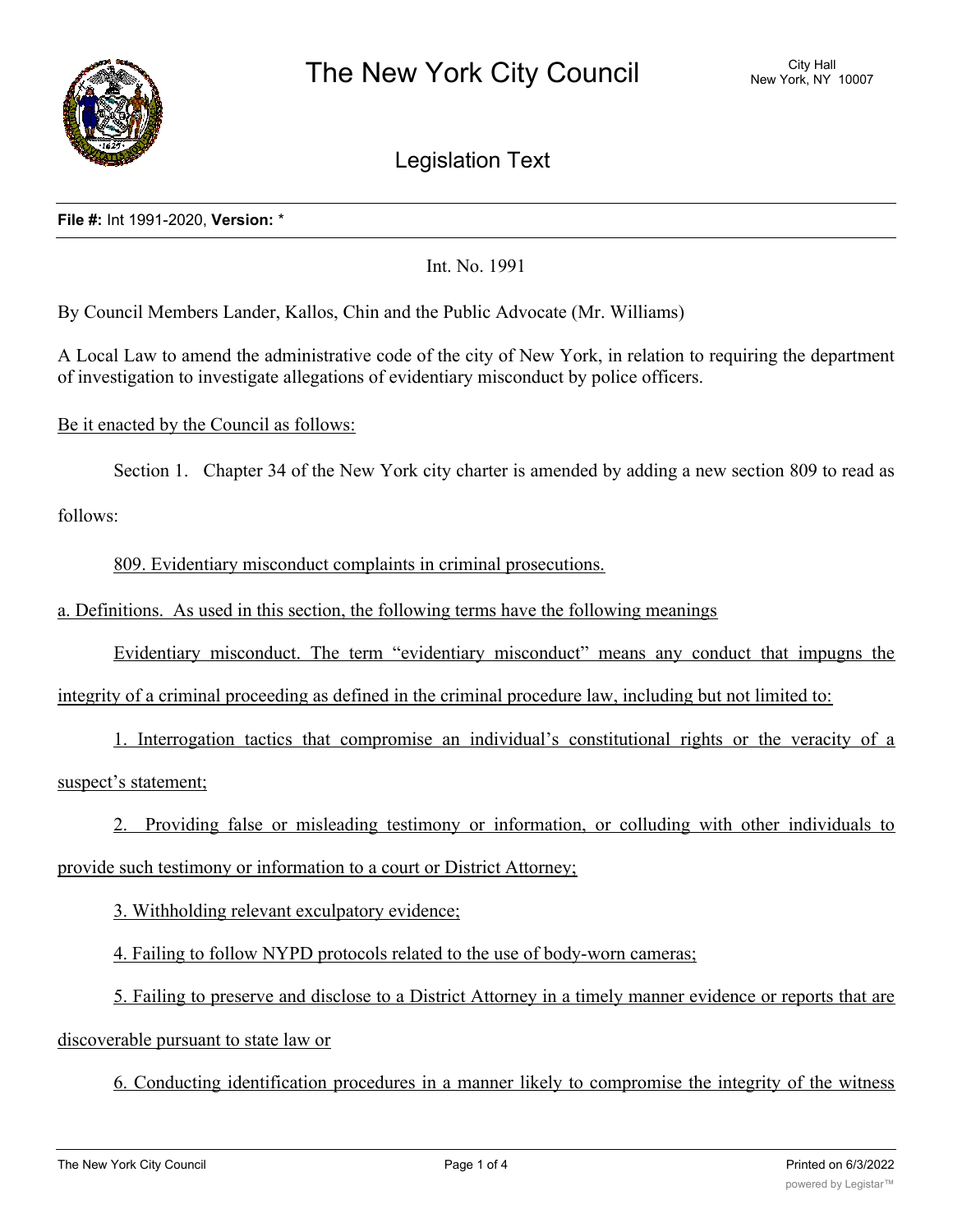## **File #:** Int 1991-2020, **Version:** \*

identification or the reliability of the witness.

Interested parties. The term "interested parties" means any defendant, prosecutor, attorney, judge, court attorney, police officer, or other individual who has evidence that an officer engaged in evidentiary misconduct.

b. The department shall create within 180 days and maintain an online referral system for receiving complaints from interested parties alleging evidentiary misconduct. The department shall coordinate with the mayor's office of criminal justice to notify defense organizations, district attorneys, court staff, and any other interested parties regarding the procedures for filing such a complaint.

c. Investigation of complaints. After receiving a complaint, the department shall fully investigate the merits of the complaint by reviewing all relevant documents provided by the interested party, all available court records including transcripts of any testimony, and any relevant information in the possession of the New York police department including contemporaneous reports, notes, and other case information associated with the arrest. The department may seek to interview the officer who is the subject of the complaint. The department shall not inspect any personnel file or disciplinary record in connection with the investigation.

2. Upon review of the relevant documentation, the department shall substantiate any case in which it determines that the officer engaged in conduct that impugns the integrity of any criminal court process. The department shall notify the relevant interested party or parties of its determination.

d. Investigation of substantiated cases. For each complaint substantiated pursuant to subdivision c of this section, the department shall make a determination as to whether a preponderance of the evidence indicates that the evidentiary misconduct was knowing or intentional.

1. For any evidentiary misconduct that the department determines was willful, knowing or intentional, the department shall:

(a) determine whether the evidentiary misconduct is part of a pattern of officer misconduct by obtaining records relating to prior arrests, obtaining transcripts of prior court testimony, seeking an order from a criminal court judge to inspect any sealed records that are relevant to the investigation, requesting any relevant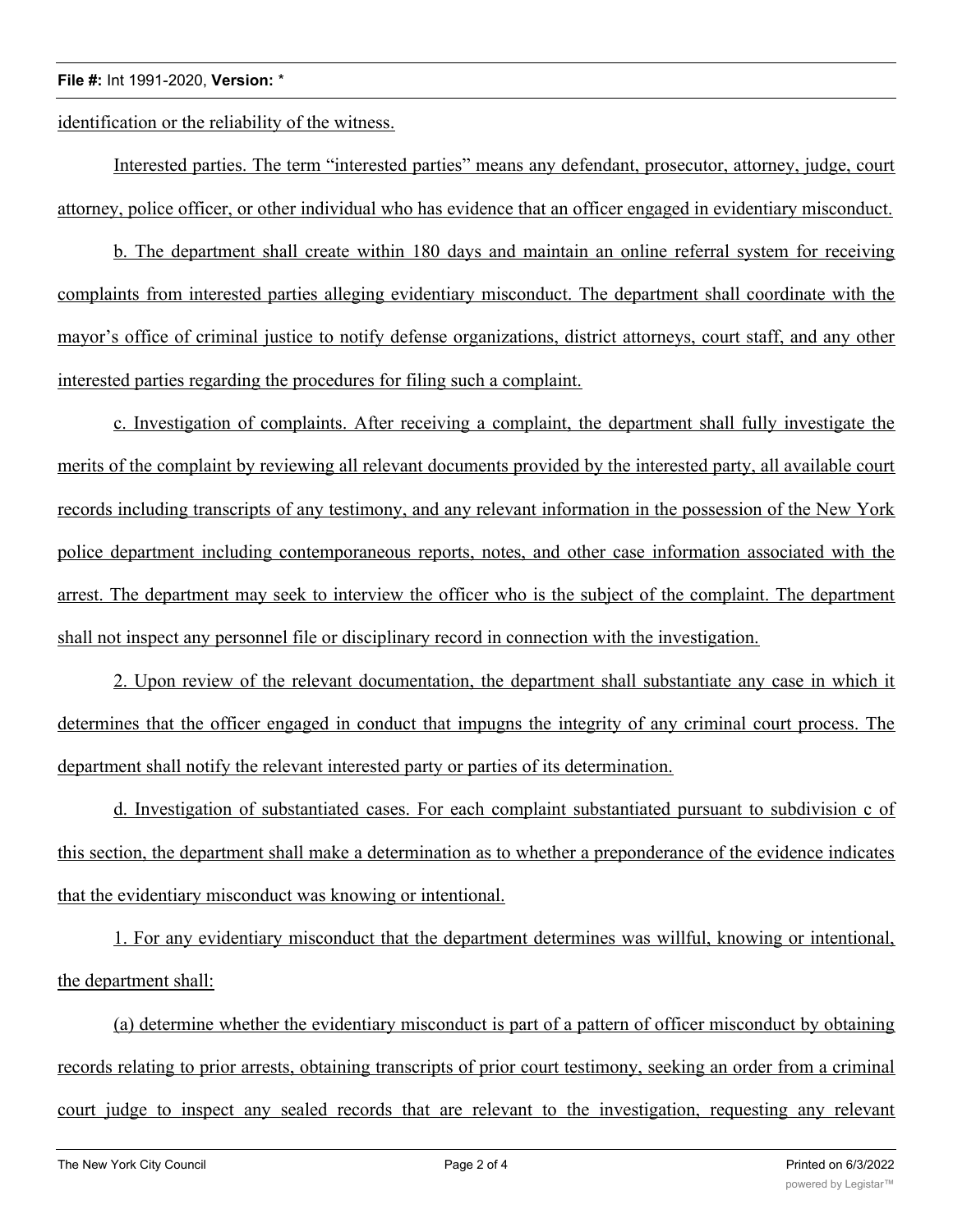## **File #:** Int 1991-2020, **Version:** \*

documentation from the District Attorney in the county in which the prosecution occurred, reviewing any state or federal civil litigation involving the officer, and by viewing body camera footage of the officer. The department shall not review any personnel records in connection with its investigation

(b) publish a report describing its conclusions about the officer's evidentiary misconduct; and

(c) deliver a copy of such report to the relevant interested party or parties and the District Attorneys in all five counties.

2. For any evidentiary misconduct for which the department determines that there was insufficient evidence to establish was a willful, knowing or intentional act, the department shall deliver a report describing such misconduct to the internal affairs bureau of the New York City police department for further investigation and a recommendation for whether the complaint warrants retraining of one or more members of service or disciplinary action against one or more members of service.

3. For any evidentiary misconduct that constitutes a criminal offense, the department shall refer the case to the appropriate District Attorney.

e. Reporting. Within 60 days of the end of each calendar year, the department shall post on its website a report including:

1. For each type of evidentiary misconduct, the following information for the prior calendar year: the number of complaints received, the number of complaints substantiated, the number of complaints pending substantiation review, the number of substantiated cases pending further investigation, the number of substantiated complaints determined to be willful, knowing or intentional, and the number of substantiated complaints referred to the police department; and

2. A detailed description of the acts constituting evidentiary misconduct for which there was insufficient evidence to determine that such evidentiary misconduct was willful, knowing, or intentional, including the reasons the department determined that there was insufficient evidence to make such determination, and any patterns or practices revealed through the department's investigation, as permitted by law.